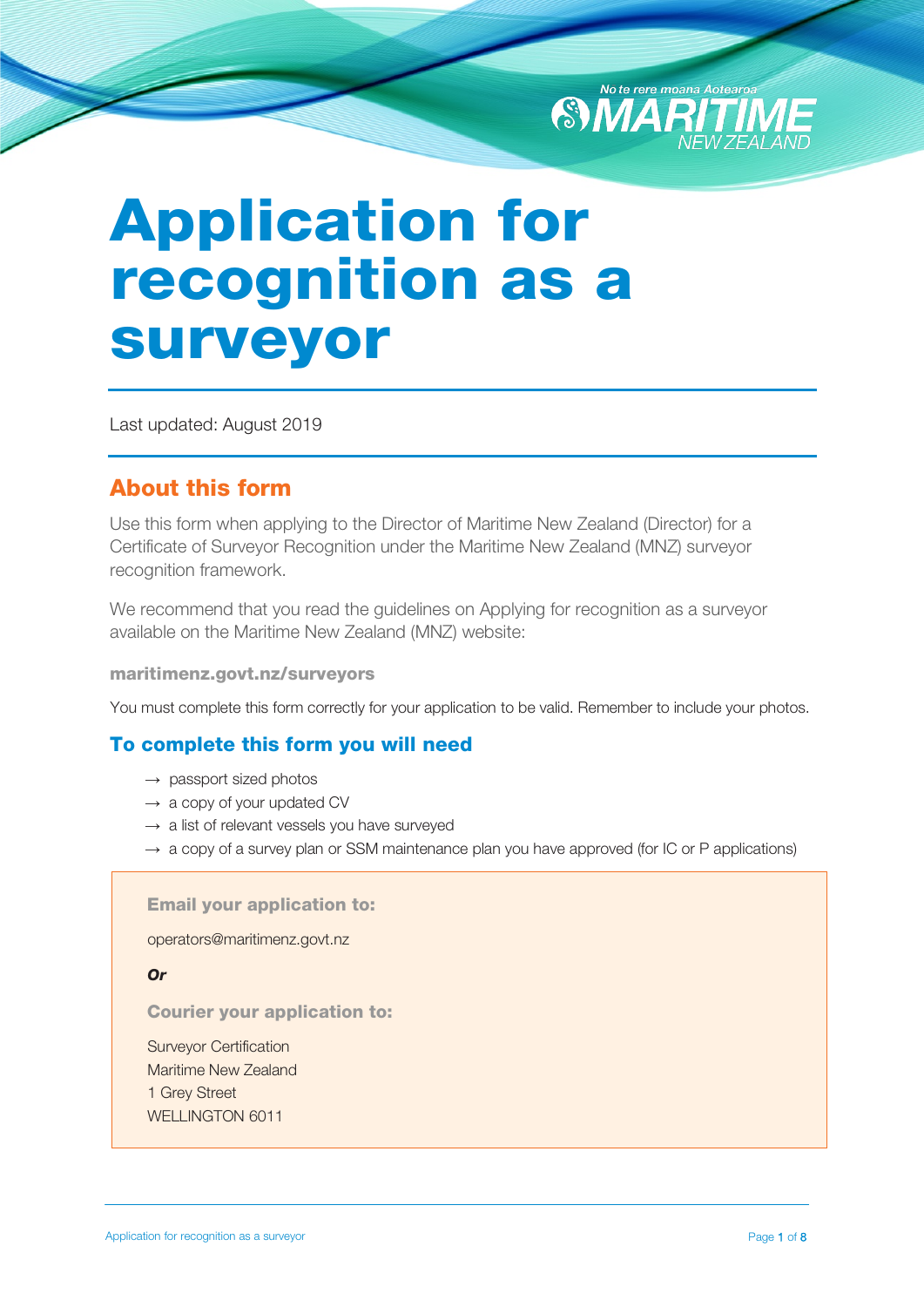# 1. Personal details

Please complete all of these fields.

| Surname                           |                    |
|-----------------------------------|--------------------|
| First name(s)                     |                    |
| Nationality                       |                    |
| Place of birth                    |                    |
| Fill in both the city and country |                    |
| Home phone                        |                    |
| Mobile phone                      | Eg +64 1 234-5678  |
| Fax number                        | Eg +64 21 123-4567 |
| <b>Email address</b>              | Eg +64 1 234-6789  |
| Postal address                    |                    |
|                                   |                    |
| City and country                  |                    |
| Postcode                          |                    |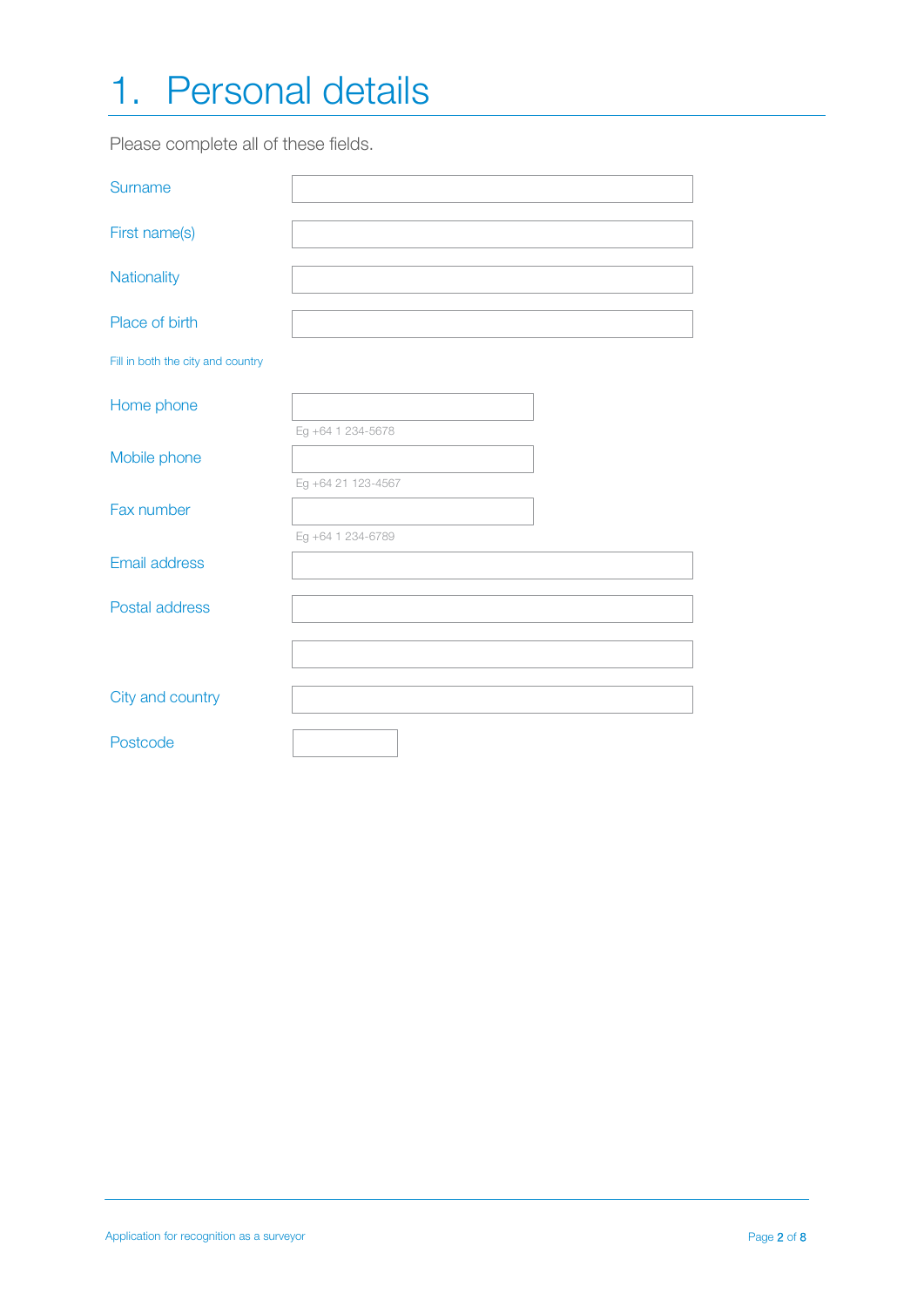# 2. Categories for recognition

Please choose what category(s) you are seeking recognition for:

#### Design approval:

|                                                           | $\begin{array}{ c c } \hline \end{array}$ DA <sub>SA</sub> | $\begin{bmatrix} \end{bmatrix}$ DA <sub>F</sub> |  |
|-----------------------------------------------------------|------------------------------------------------------------|-------------------------------------------------|--|
|                                                           | $\Box$ DA <sub>w</sub>                                     | $\Box$ DA <sub>FC</sub>                         |  |
| $\vert$ $\vert$ DA <sub>P</sub>                           |                                                            | $\Box$ $DA$ <sub>LC</sub>                       |  |
| $\begin{array}{ c c } \hline \end{array}$ DA <sub>N</sub> |                                                            | DA <sub>E</sub>                                 |  |

#### In-construction and Initial:

Indicate hull material – wood, aluminium, steel, fibre reinforced plastic (of either glass resin, carbon fibre or aramid fibre), plastic (of either rotor moulded or welded plastic) and ferro cement.

|                 | <b>Hull material</b> |
|-----------------|----------------------|
| IC <sub>1</sub> |                      |
| IC <sub>2</sub> |                      |
| IC <sub>3</sub> |                      |

### Periodic:

Indicate hull material – wood, aluminium, steel, fibre reinforced plastic (of either glass resin, carbon fibre or aramid fibre), plastic (of either rotor moulded or welded plastic) and ferro cement.

|                 | <b>Hull material</b> |
|-----------------|----------------------|
| P <sub>1</sub>  |                      |
| P <sub>1r</sub> |                      |
| P <sub>2</sub>  |                      |
| P <sub>3</sub>  |                      |
| <b>P4</b>       |                      |
| <b>P5</b>       |                      |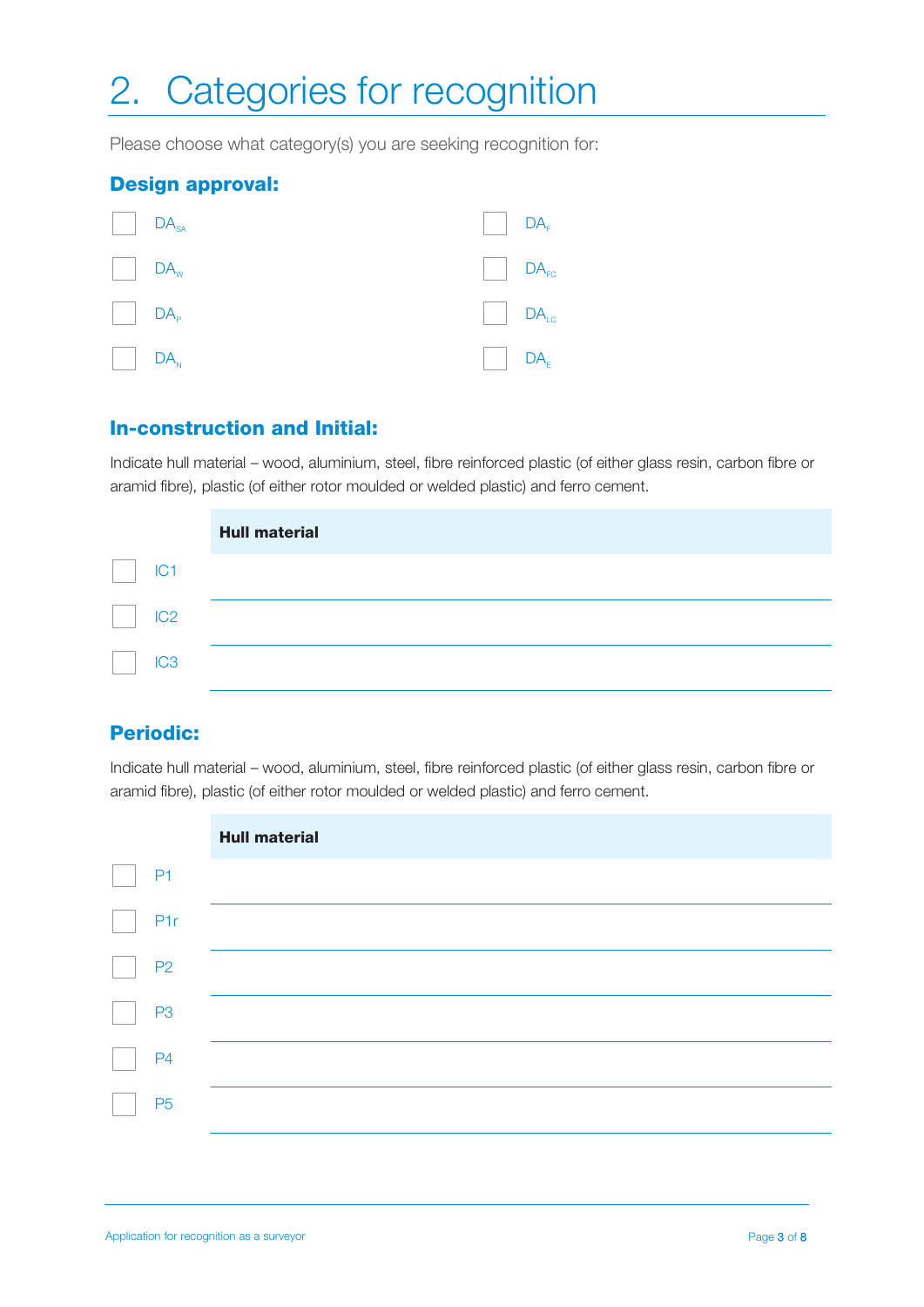### 2. Categories for recognition (continued)

| <b>Specialist:</b> |                                                   |  |                                             |
|--------------------|---------------------------------------------------|--|---------------------------------------------|
|                    | Surveyor – carriage of livestock                  |  | Surveyor - high speed craft                 |
|                    | Surveyor - MARPOL/IOPP                            |  | Surveyor - electrical systems               |
|                    | Surveyor - radio equipment                        |  | Surveyor – novel craft [describe the craft] |
|                    | Authorised person (describe the type)             |  | Radio inspector                             |
|                    | Surveyor - Ballast Water Management<br>(Part 300) |  |                                             |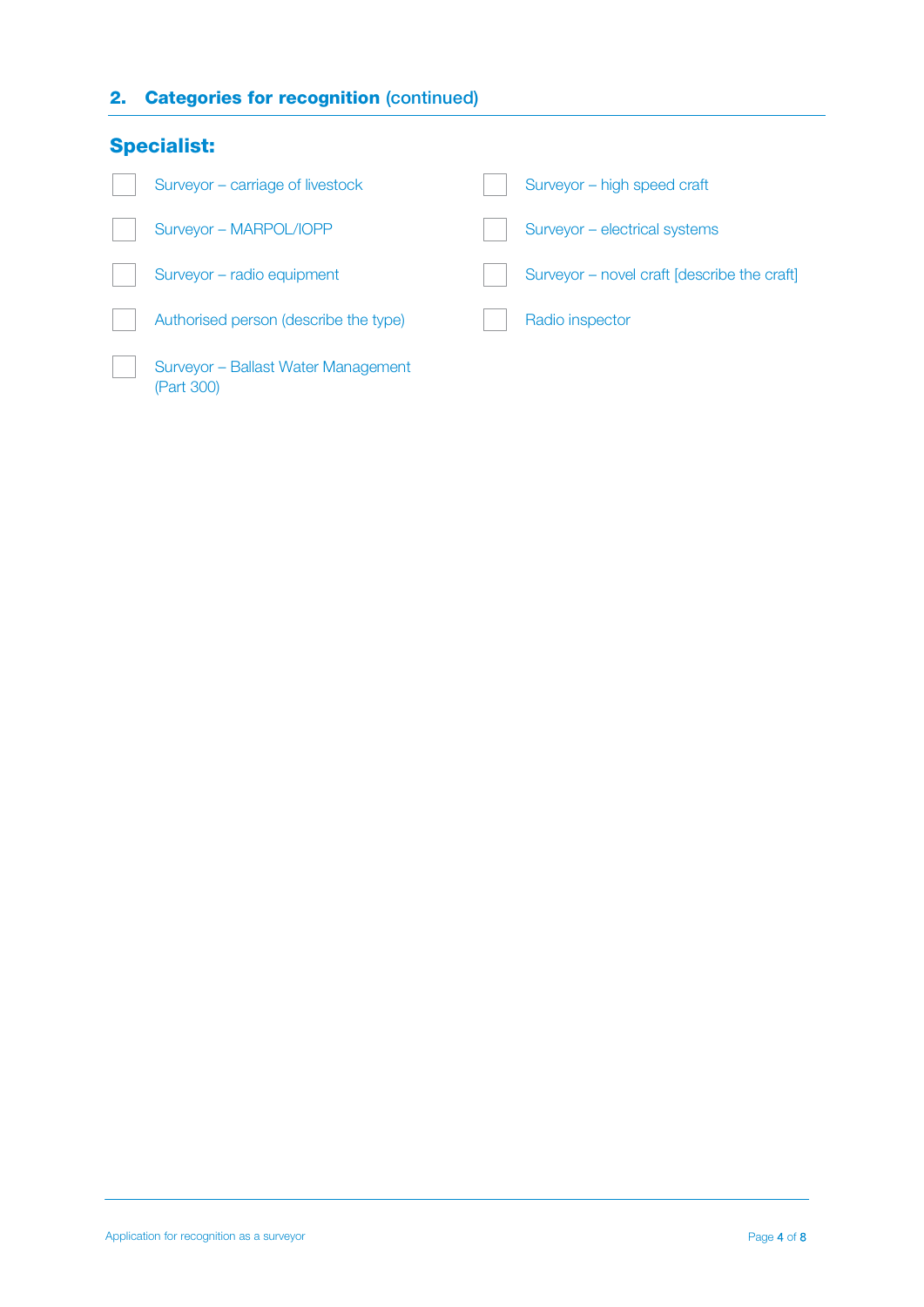# 3. Your vessel surveying experience

Provide a list of vessels you have surveyed over the last 12 months that support your application.

| <b>Vessels surveyed</b> | Type of vessel and survey conducted LOA | <b>Date</b> |
|-------------------------|-----------------------------------------|-------------|
|                         |                                         |             |
|                         |                                         |             |
|                         |                                         |             |
|                         |                                         |             |
|                         |                                         |             |
|                         |                                         |             |
|                         |                                         |             |

Attach a separate page if more space is required. Tick this box if you are attaching separate

sheets as part of your application

If applying for IC or P recognition categories, provide examples of survey plans or SSM maintenance plans you have approved.

You may be asked to provide other relevant documentation that will support your application, for example, copies of relevant survey reports.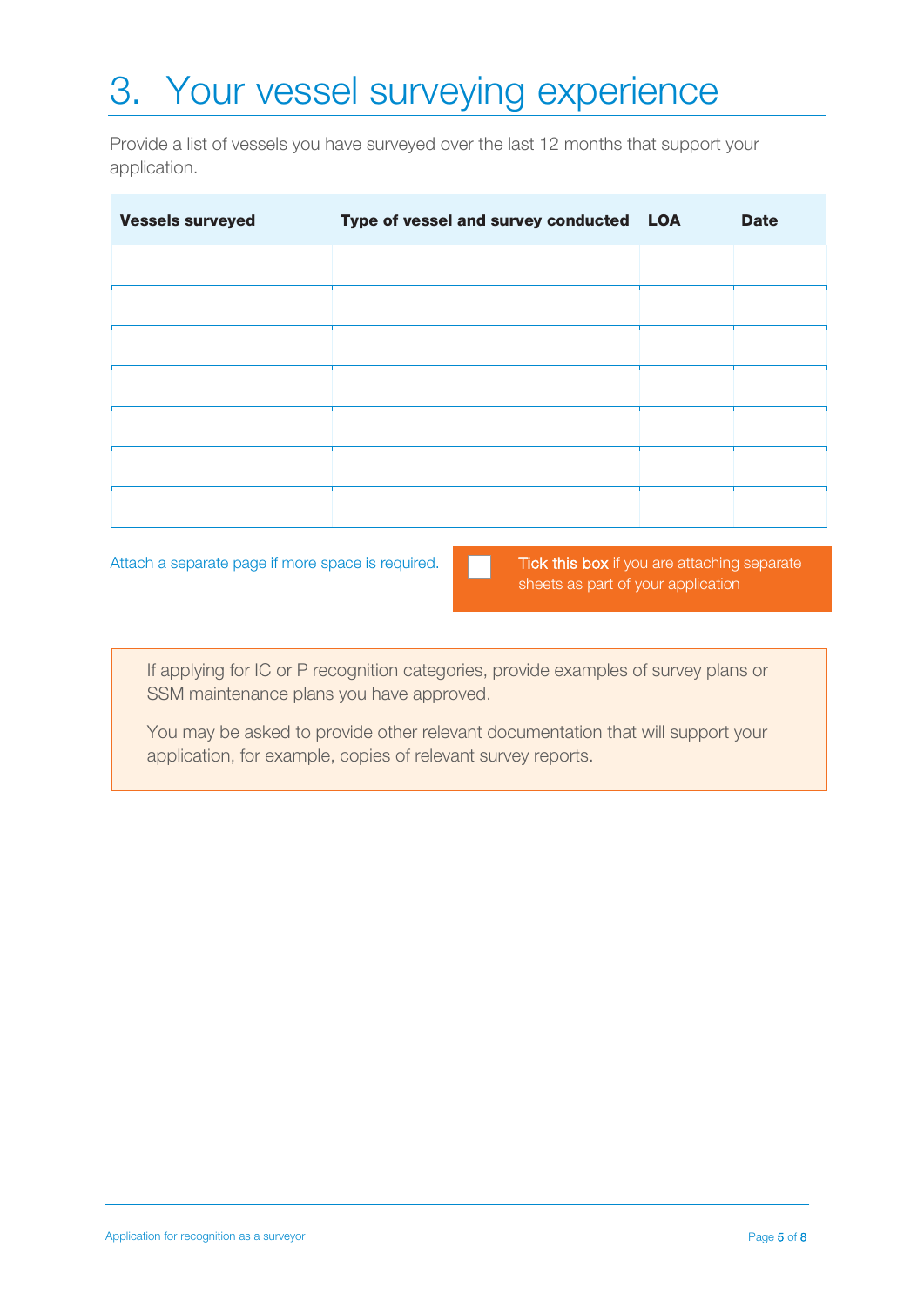# 4. Your qualifications

Attach a copy of your CV. Complete those sections below only where the information is not included in your CV.

| <b>Qualifications by examination</b> | <b>Granted by</b> | <b>Date granted</b> |
|--------------------------------------|-------------------|---------------------|
|                                      |                   |                     |
|                                      |                   |                     |
|                                      |                   |                     |
|                                      |                   |                     |

| Membership of professional institutions and technical organisations | Date admitted |
|---------------------------------------------------------------------|---------------|
|                                                                     |               |
|                                                                     |               |
|                                                                     |               |

| <b>Experience</b> | <b>Employer</b> | <b>From</b> | To |
|-------------------|-----------------|-------------|----|
|                   |                 |             |    |
|                   |                 |             |    |
|                   |                 |             |    |

| <b>Name of Referee</b> | <b>Contact details</b> | <b>Relationship with referee</b><br>(when you worked with them, your role and their role) |
|------------------------|------------------------|-------------------------------------------------------------------------------------------|
|                        |                        |                                                                                           |
|                        |                        |                                                                                           |
|                        |                        |                                                                                           |

Attach a separate page if more space is required. Tick this box if you are attaching separate

sheets as part of your application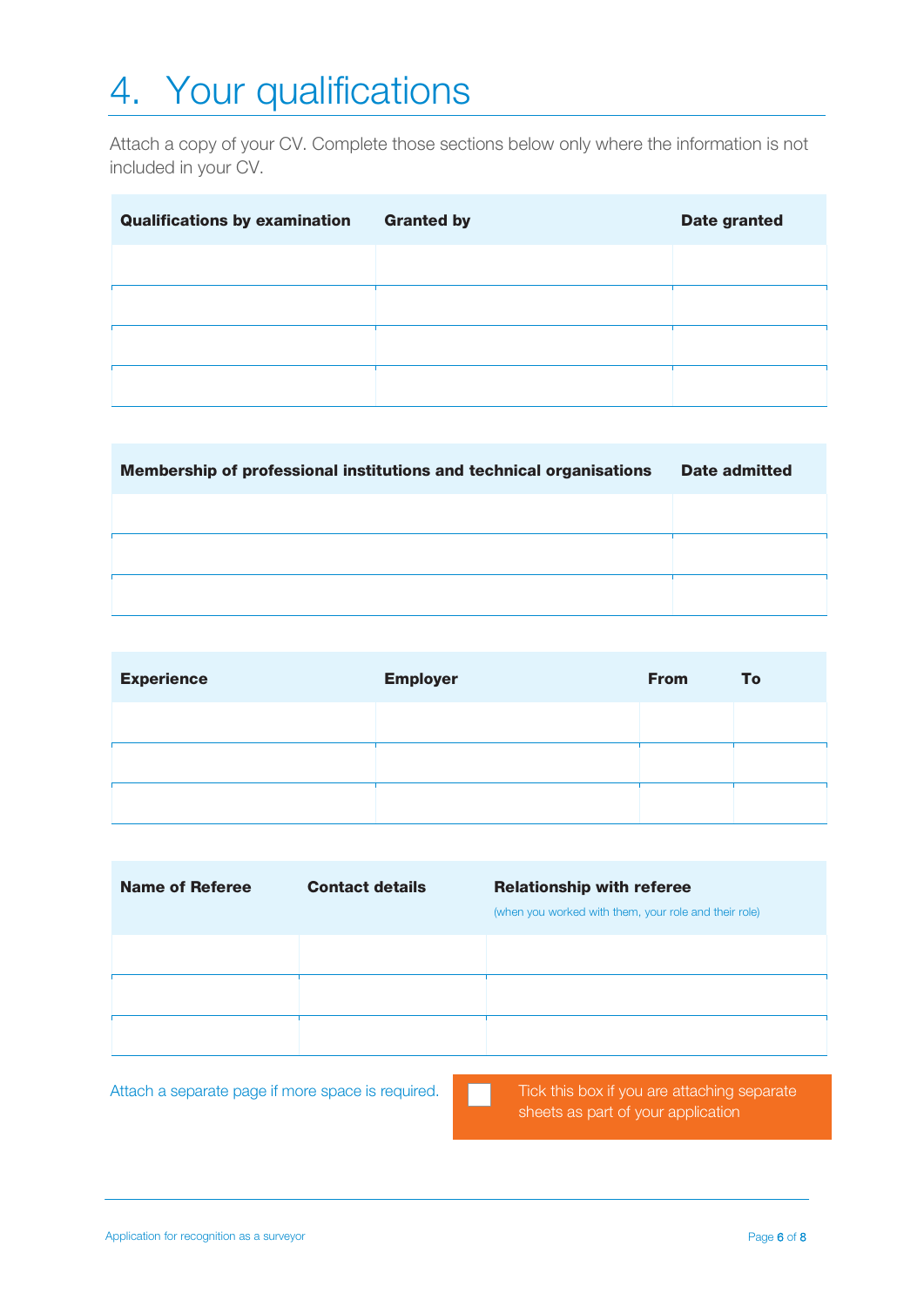# 5. Photo requirements

# **Signatures**

You must sign inside both of these boxes:

#### Sign here

Please make sure your signature fits into the box.

## Photographs

You can send us your photos either by email or courier:

### 1. Email

Email a copy with your application (ask the photographer to provide an electronic copy, which you can then forward to MNZ).

### 2. Courier

Courier two passport-sized photos of yourself with your application. Attach the photos (inside a sealed envelope) to the top of this page.

The photos must:

- be in colour
- be less than 12 months old
- only show your head and shoulders
- be 30.5mm wide x 40.5mm long
- be original, not scanned copies.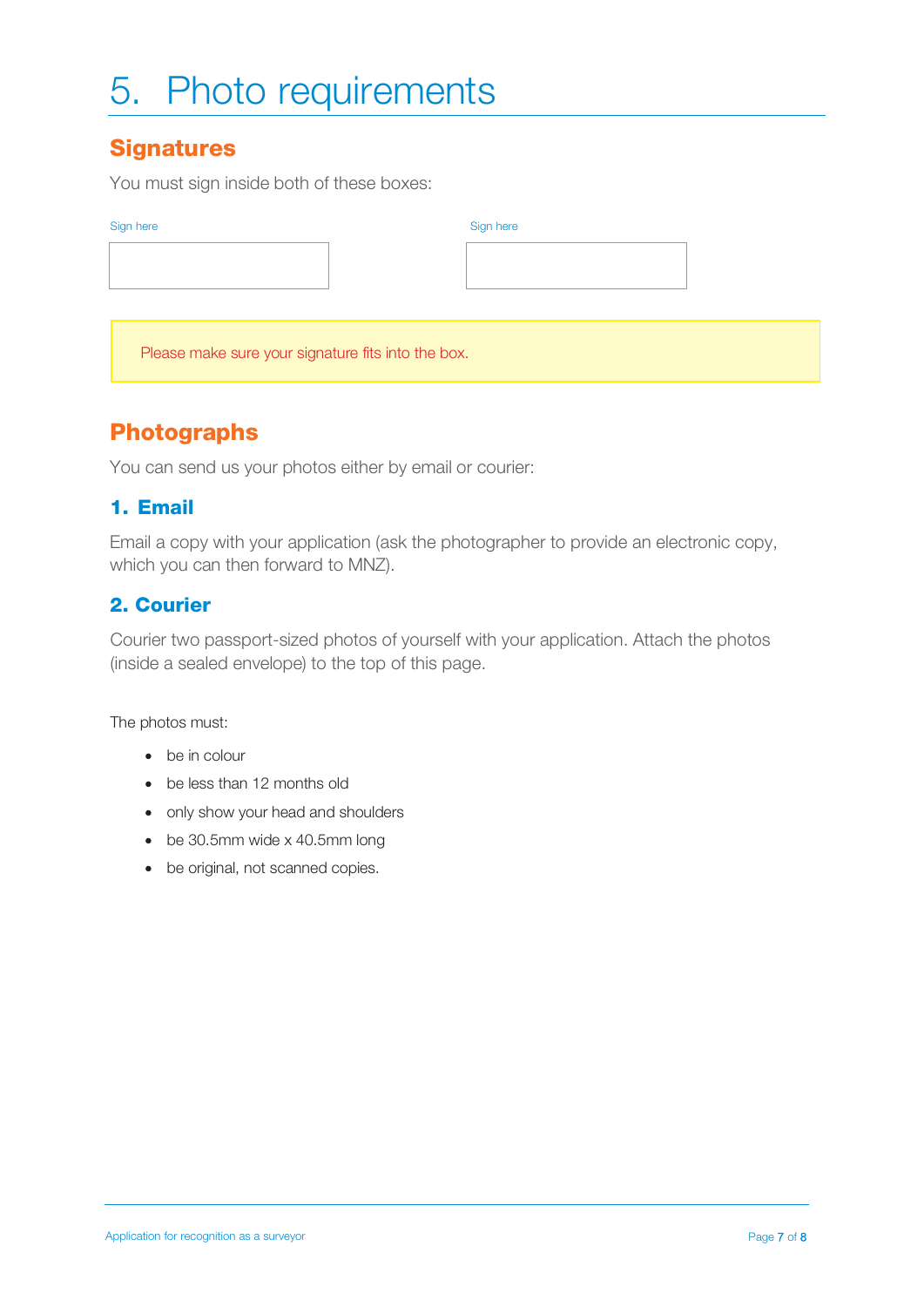# 6. Fees and payment

There is a fee for your application. There are two types of charges to pay – a one-off application fee and an additional fee based on hourly rates. Refer to the Maritime NZ website for information about fees.

#### www.maritimenz.govt.nz/fees

### **Invoice**

You will be invoiced for the initial fee once we have formally received your application. A second invoice will be sent once we have processed your application. A reference number and instructions explaining how to pay will be sent with the invoices.

You need to specify the name and address if you want the invoice made out to a different entity or individual.

| Name to use on invoice |  |
|------------------------|--|
| Postal address         |  |
|                        |  |
| City                   |  |
| Country                |  |
| Postcode               |  |

# Payment

Please tick to indicate how you want to pay the application fee.

Online using a credit card or debit card

Internet banking or bank deposit